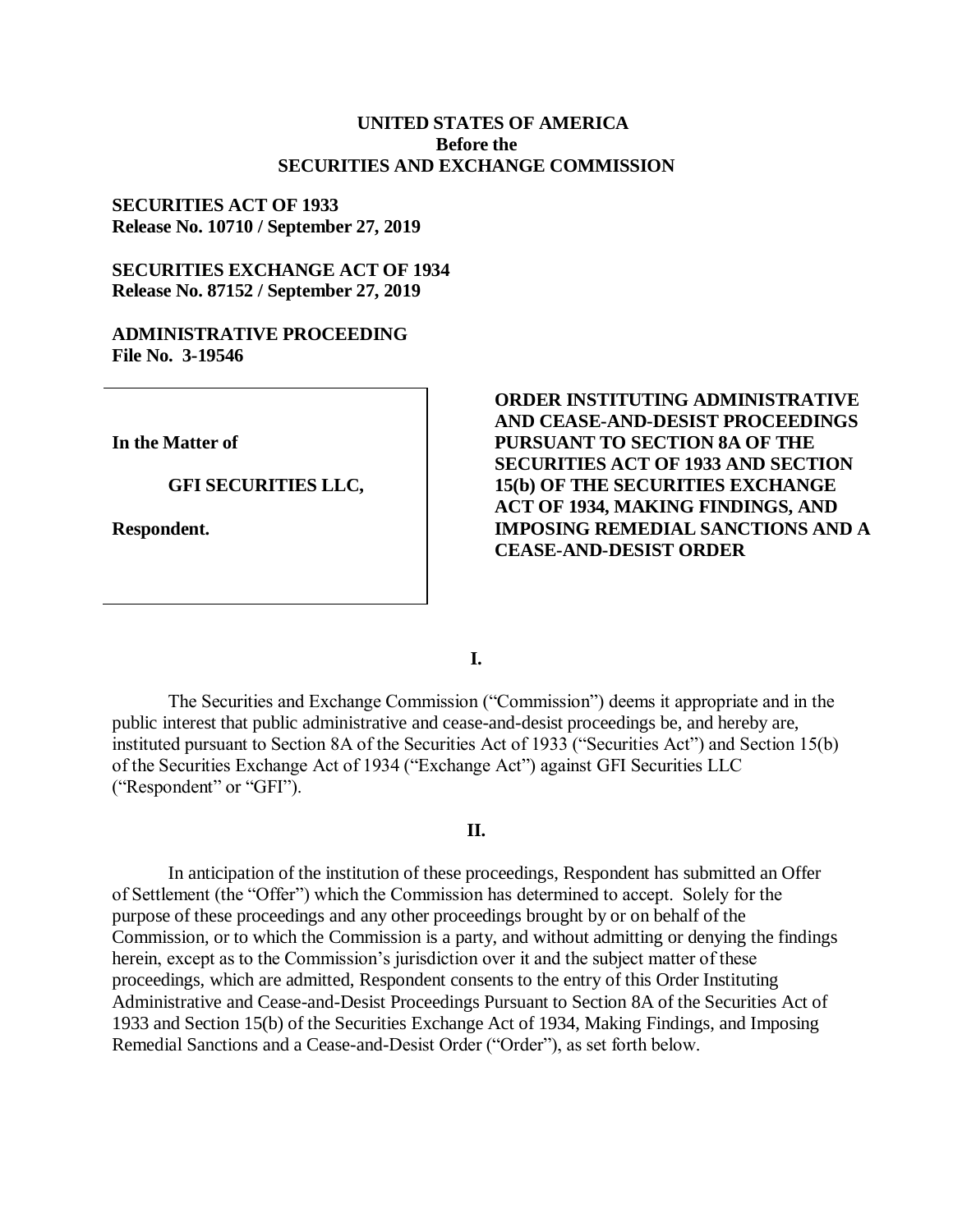### **III.**

On the basis of this Order and Respondent's Offer, the Commission finds that:

#### **Summary**

1. These proceedings concern material misstatements that GFI, a registered brokerdealer, made to its customers concerning how GFI's registered representatives handled customer identities in brokering securities transactions.

2. GFI publicly represented itself as an interdealer broker ("IDB") that generally maintained the anonymity of customer identities when brokering securities trades and communicating with potential counterparties. Notwithstanding these representations, from at least January 2014 to June 2016 (the "Relevant Period"), at least three registered representatives on GFI's equity derivatives desk regularly disclosed customer identities to potential counterparties and others did so occasionally.

3. The GFI registered representatives' actions were inconsistent with GFI's public statements concerning customer anonymity. Most GFI customers believed that GFI's equity derivatives desk generally kept their identities anonymous. Anonymity was important to many customers of GFI's equity derivatives desk because they were concerned that the disclosure of their identities could unfairly advantage other market participants. For example, some customers were concerned about the possibility that other market participants could use this information to front-run their trades.

### **Respondent**

4. GFI is a New York limited liability company with its principal office located in New York, New York and is registered with the Commission as a broker-dealer. Through various entities, GFI is owned by BGC Partners L.P., which is, in turn, owned by Cantor Fitzgerald L.P. During the Relevant Period, GFI employed approximately 250 registered representatives on approximately 35 to 40 desks, including the equity derivatives desk, in the United States.

### **Facts**

5. IDBs such as GFI act as intermediaries or arrangers of securities transactions for customers. General industry practice for IDBs in the equity derivatives marketplace includes preserving the anonymity of a customer's identity prior to execution of a trade.

6. GFI publicly represented that it generally maintained the anonymity and confidentiality of customer identities. For example, in a document entitled "Understanding GFI Brokering Services," which GFI published on its website and made available to customers starting in January 2016 through links in emails and instant messages, GFI (1) described its mission as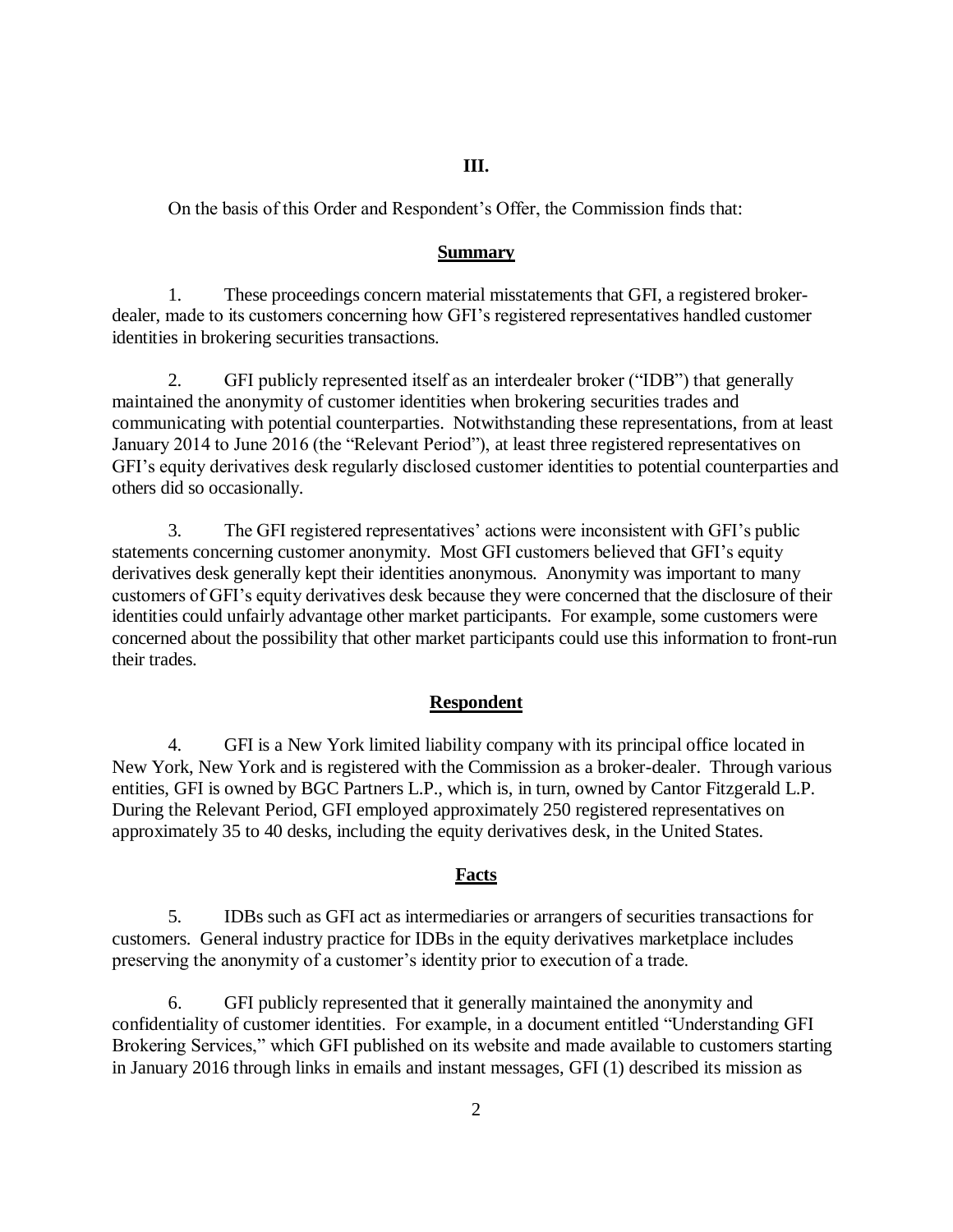adding value to its customers by, among other things, "providing pre- and/or post-trade anonymity and/or confidentiality appropriate to the relevant marketplace," (2) stated that "[a]s a general rule, GFI seeks to operate each of its different product marketplaces in an anonymous fashion," and (3) stated that "GFI believes that liquidity and transparency in the marketplace are best served when it maintains its client's confidentiality and anonymity."

7. In addition, on at least three occasions during the Relevant Period, registered representatives on GFI's equity derivatives desk sent to at least three potential customers marketing materials stating that GFI's "team draws on its extensive global network to execute proficiently, while retaining anonymity."

8. During the Relevant Period, GFI had written internal policies that generally required its registered representatives to maintain the confidentiality of customer information, including customer identities, but did not adequately inform and train its employees concerning these policies. At least three of the registered representatives on GFI's equity derivatives desk regularly provided customer identities to potential counterparties, and other registered representatives on the desk did so on an occasional basis. The registered representatives who engaged in this practice regularly gave customer identifying information to certain customers who were among their own top revenue-generating customers. One such customer received counterparty identities on a near daily basis.

9. GFI failed to take reasonable steps to inform the registered representatives on its equity derivatives desk and their supervisors of the company's confidentiality and anonymity policy. GFI distributed documents detailing its internal policy directly to the representatives on its equity derivatives desk and their supervisors on two occasions – once in a March 2006 memorandum and a second time in an April 2016 memorandum. While the March 2006 memorandum was available to employees on the firm's intranet, GFI did not provide adequate substantive training concerning the anonymity policy. Annual compliance training materials that GFI used at meetings in 2012, 2013, and 2014 referenced the existence of a "Client Confidentiality Reminder" without referring to anonymity. GFI's anonymity policy was not mentioned in training materials that were used in online annual compliance courses in 2015 or 2016.

10. In addition, GFI failed to alert its employees to the public statements that it had made concerning confidentiality and anonymity. For example, GFI never sent the registered representatives on its equity derivatives desk a copy of its "Understanding GFI Brokering Services" document, described in paragraph 6 above, which the firm had linked to its representatives' communications with customers.

11. In addition to not adequately training its employees concerning confidentiality and anonymity policies, GFI failed to take reasonable steps to enforce these policies. The desk supervisors were not aware of their responsibility to enforce the policies or to monitor registered representatives for compliance with the policies. In or around May 2016, GFI learned that one of the registered representatives on GFI's equity derivatives desk disclosed customer identities on a number of occasions. GFI informed the registered representative to stop disclosing customer names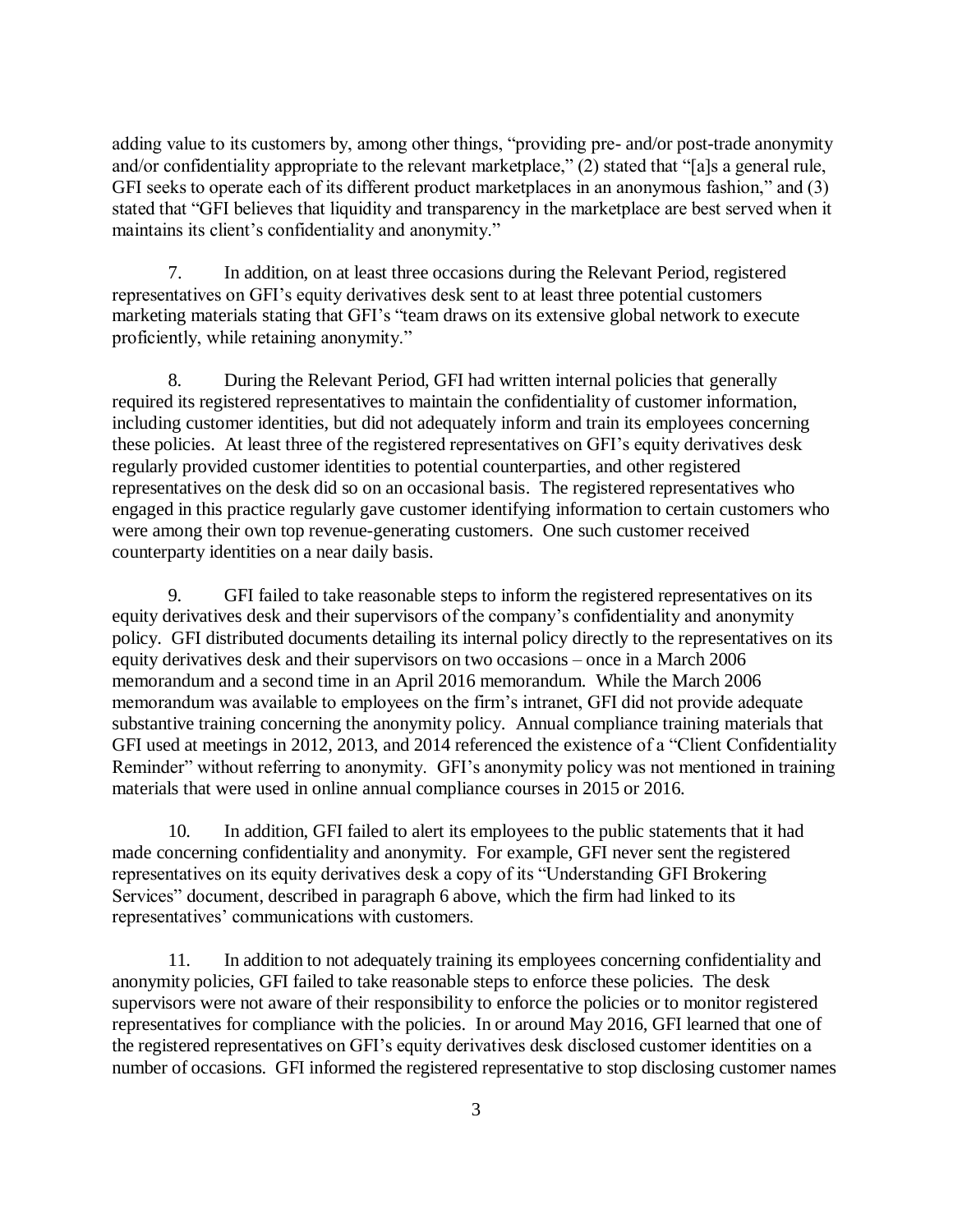in the future, however, this representative, along with other registered representatives on the desk, continued to disclose customer identities on a number of occasions.

12. During the Relevant Period, GFI received commissions based on the successful brokering of trades for customers who were not aware that the registered representatives on GFI's equity derivatives desk had disclosed their identities to other customers.

13. As a result of the conduct described above, GFI willfully<sup>1</sup> violated Section 17(a)(2) of the Securities Act, which makes it unlawful for "any person in the offer or sale of any securities . . . directly or indirectly . . . to obtain money or property by means of any untrue statement of a material fact or any omission to state a material fact necessary in order to make the statements made, in light of the circumstances under which they were made, not misleading."<sup>2</sup>

### **Remedial Efforts**

14. GFI engaged in remedial efforts to improve training and enforcement of its anonymity policy. GFI now distributes its anonymity policy to its registered representatives on an annual basis to ensure that they are aware of the policy. GFI also requires its registered representatives to certify that they received and reviewed the policy, and addresses the policy during annual compliance trainings. In addition, for approximately the last year-and-a-half, GFI's compliance staff has reviewed a weekly sampling of recorded calls between equity derivatives desk registered representatives and their customers to confirm that its registered representatives are not disclosing customer identities.

### **IV.**

In view of the foregoing, the Commission deems it appropriate, in the public interest to impose the sanctions agreed to in Respondent's Offer.

Accordingly, pursuant to Section 8A of the Securities Act and Section 15(b) of the Exchange Act, it is hereby ORDERED that:

 $\overline{a}$ 

A. GFI cease and desist from committing or causing any violations and any future violations of Section 17(a)(2) of the Securities Act.

<sup>&</sup>lt;sup>1</sup> "Willfully," for purposes of imposing relief under Section 15(b) of the Exchange Act, "means no more than that the person charged with the duty knows what he is doing.'" *Wonsover v. SEC*, 205 F.3d 408, 414 (D.C. Cir. 2000) (quoting *Hughes v. SEC*, 174 F.2d 969, 977 (D.C. Cir. 1949)). There is no requirement that the actor "also be aware that he is violating one of the Rules or Acts." *Tager v. SEC*, 344 F.2d 5, 8 (2d Cir. 1965). The decision in *The Robare Group, Ltd. v. SEC*, which construed the term "willfully" for purposes of a differently structured statutory provision, does not alter that standard. 922 F.3d 468, 478-79 (D.C. Cir. 2019) (setting forth the showing required to establish that a person has "willfully omit[ed]" material information from a required disclosure in violation of Section 207 of the Advisers Act).

<sup>&</sup>lt;sup>2</sup> No finding of scienter is required to establish a violation of Section  $17(a)(2)$ ; negligence is sufficient. *See Aaron v*. *SEC*, 446 U.S. 680, 696-97 (1980).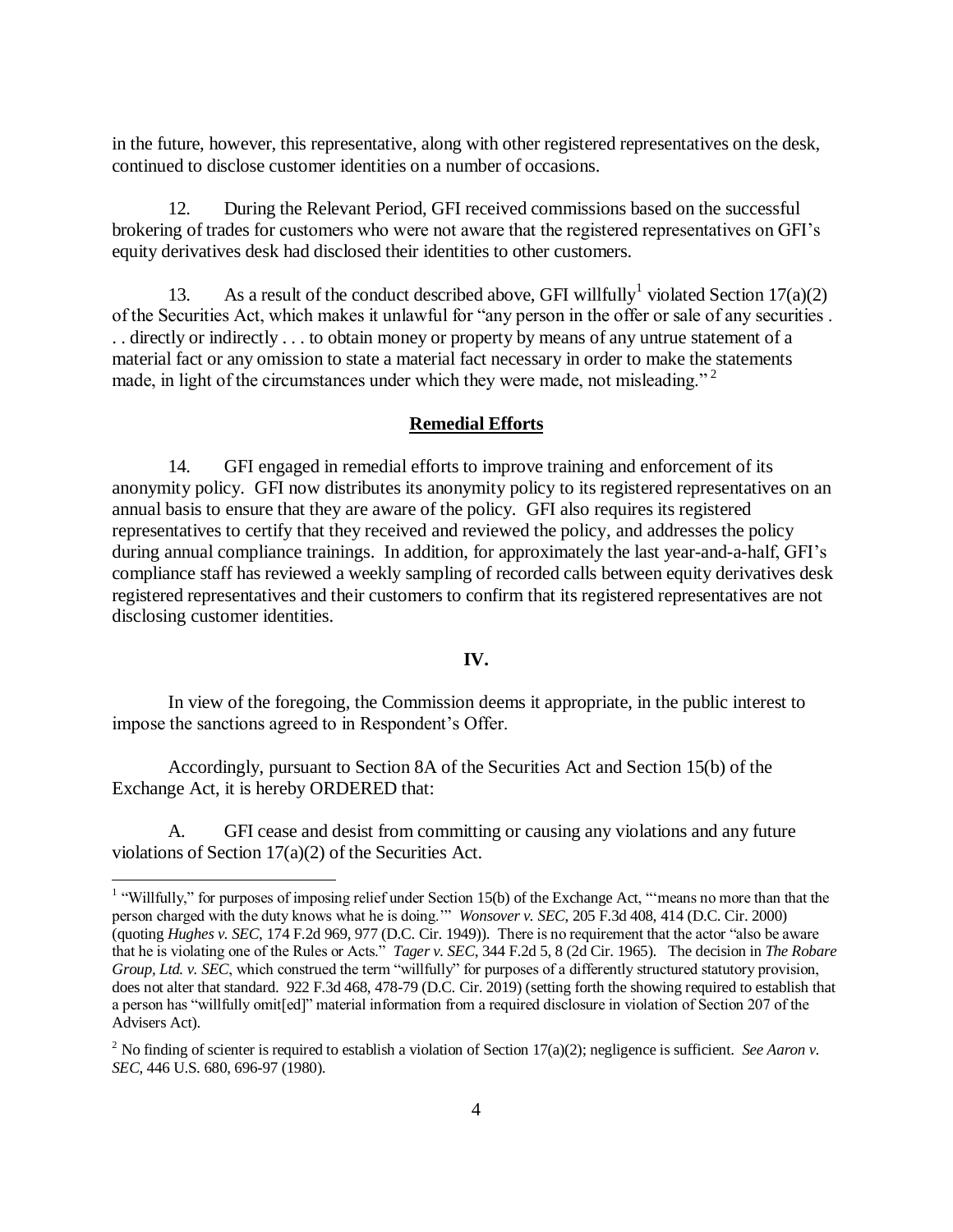B. GFI is censured.

C. GFI shall, within 14 days of the entry of this Order, pay a civil money penalty in the amount of \$4,300,000 to the Securities and Exchange Commission for transfer to the general fund of the United States Treasury, subject to Exchange Act Section 21F(g)(3). If timely payment is not made, additional interest shall accrue pursuant to 31 U.S.C. §3717.

Payment must be made in one of the following ways:

- (1) Respondent may transmit payment electronically to the Commission, which will provide detailed ACH transfer/Fedwire instructions upon request;
- (2) Respondent may make direct payment from a bank account via Pay.gov through the SEC website at [http://www.sec.gov/about/offices/ofm.htm;](http://www.sec.gov/about/offices/ofm.htm) or
- (3) Respondent may pay by certified check, bank cashier's check, or United States postal money order, made payable to the Securities and Exchange Commission and hand-delivered or mailed to:

Enterprise Services Center Accounts Receivable Branch HQ Bldg., Room 181, AMZ-341 6500 South MacArthur Boulevard Oklahoma City, OK 73169

Payments by check or money order must be accompanied by a cover letter identifying GFI as the Respondent in these proceedings, and the file number of these proceedings; a copy of the cover letter and check or money order must be sent to Joseph G. Sansone, Chief, Market Abuse Unit, Division of Enforcement, Securities and Exchange Commission, 200 Vesey Street, Suite 400, New York, New York 10281.